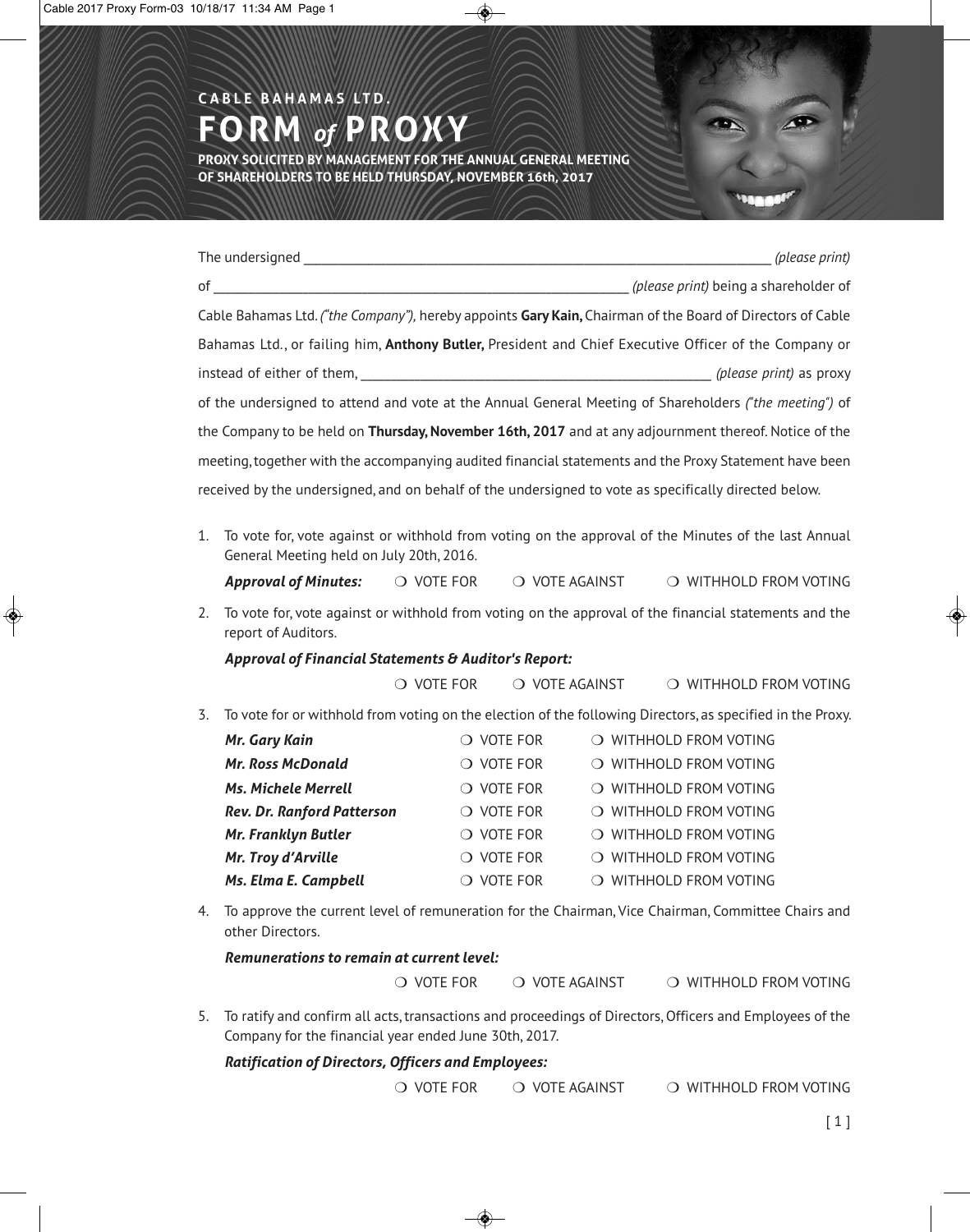PROXY SOLICITED BY MANAGEMENT FOR THE ANNUAL GENERAL MEETING OF SHAREHOLDERS TO BE HELD THURSDAY, NOVEMBER 16th, 2017

6. To vote for, or against, or withhold from voting on the appointment of Deloitte., 2nd Terrace, Collins Avenue, P O Box N 7120, Nassau, The Bahamas as the Auditor of the Company and to authorize the Directors to fix their remuneration.

#### *Appointment of Deloitte.:*

 $\overline{O}$  VOTE FOR  $\overline{O}$  VOTE AGAINST  $\overline{O}$  WITHHOLD FROM VOTING

7. To approve the resolution to amend the Articles of Association as follows:

Subject to being granted regulatory approval, to amend the Memorandum and Articles of Association of the Company to reflect the terms of the Series 11, 8% Non-voting Cumulative Redeemable Preference Shares due 2023 as set forth in the Offering Memorandum for such shares issued by the Company and further that the Directors of the Company be and hereby are authorized and directed to prepare the amendments and to arrange for the prompt filing of the same with the Registrar General's Department.

#### *Amendment to the Articles of Association to reflect the Series 11, 8% Preference Shares:*

 $\overline{O}$  VOTE FOR  $\overline{O}$  VOTE AGAINST  $\overline{O}$  WITHHOLD FROM VOTING

8. To approve the resolution to amend the Memorandum and Articles of Association as follows:

Subject to being granted regulatory approval, to amend the Memorandum and Articles of Association of the Company to reflect the terms of the Series 12, 7.75% Non-voting Cumulative Redeemable Preference Shares due 2026 as set forth in the Offering Memorandum for such shares issued by the Company and further that the Directors of the Company be and hereby are authorized and directed to prepare the amendments and to arrange for the prompt filing of the same with the Registrar General's Department.

#### *Amendment to the Articles of Association to reflect the Series 12, 7.75% Preference Shares:*

 $\overline{O}$  VOTE FOR  $\overline{O}$  VOTE AGAINST  $\overline{O}$  WITHHOLD FROM VOTING

9. To approve the resolution to amend the Memorandum and Articles of Association as follows:

Subject to being granted regulatory approval, to amend the Memorandum and Articles of Association of the Company to reflect the terms of the Series 13, 6.25% Non-voting Cumulative Redeemable Preference Shares due 2026 as set forth in the Offering Memorandum for such shares issued by the Company and further that the Directors of the Company be and hereby are authorized and directed to prepare the amendments and to arrange for the prompt filing of the same with the Registrar General's Department.

#### *Amendment to the Articles of Association to reflect the Series 13, 6.25% Preference Shares:*

 $\overline{O}$  VOTE FOR  $\overline{O}$  VOTE AGAINST  $\overline{O}$  WITHHOLD FROM VOTING

- 10. To approve the resolution to amend the Memorandum and Articles of Association as follows:
	- That Article 77(1) be amended to appoint all Directors for one-year terms and if eligible to be reelected at the next Annual General Meeting.
	- To delete Article 77(2) which required two Directors to retire every year.
	- That Article 78 be amended to provide for a Director at the end of his annual term to be eligible for reelection.
- That Article 81 be amended to allow for a Director whose annual term has expired to be eligible for reelection at the Annual Meeting. [ 2 ]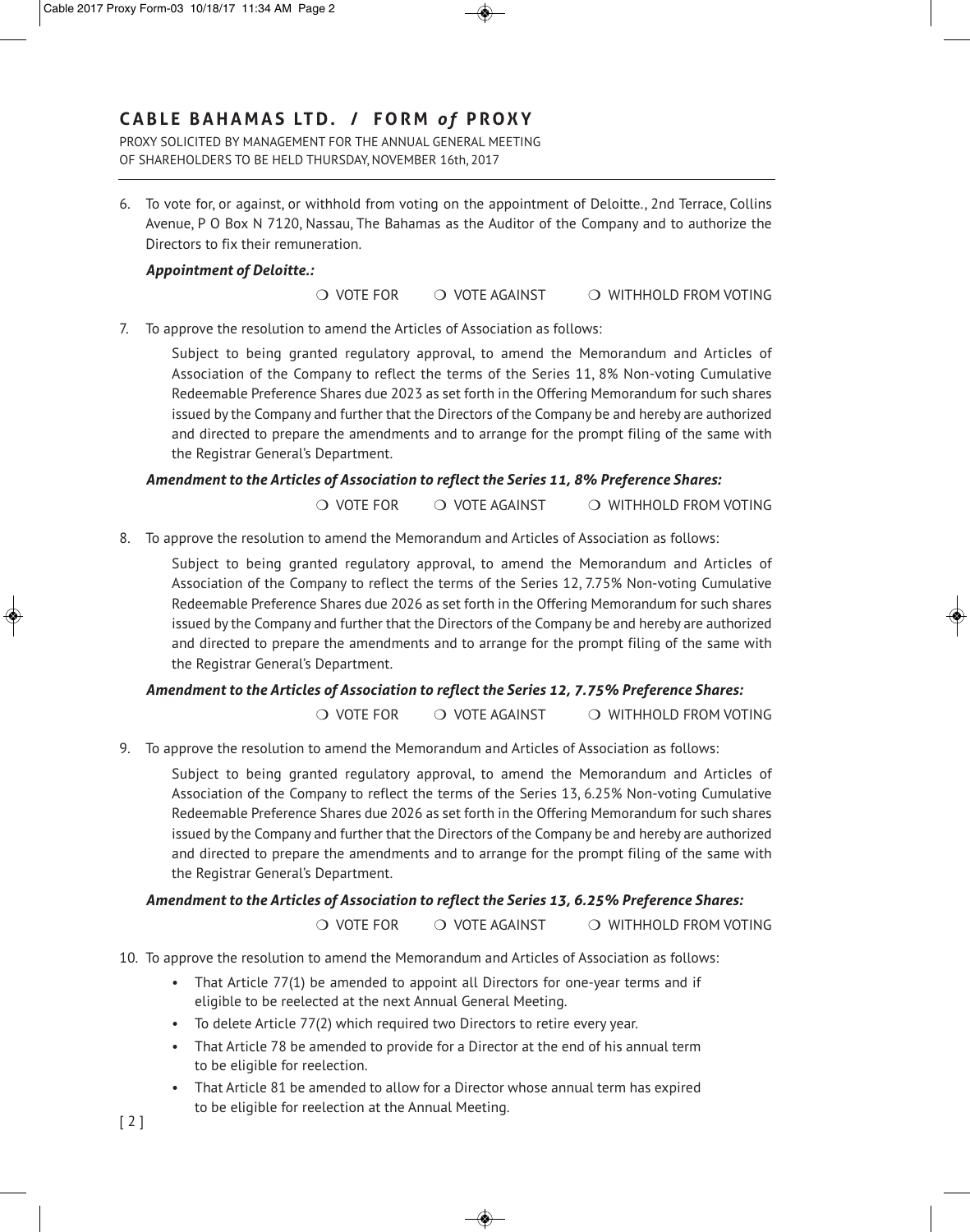### **CABL E BAHA M AS LT D. / F O R M** *o f* **PROXY**

PROXY SOLICITED BY MANAGEMENT FOR THE ANNUAL GENERAL MEETING OF SHAREHOLDERS TO BE HELD THURSDAY, NOVEMBER 16th, 2017

11. To authorize the Directors to execute any and all documents to effect the consolidation, restatement and replacement of the existing Memorandum and Articles of Association and to make all necessary filings and supply all necessary information to the relevant agencies in connection therewith.

*Authorize Directors to effect the Amended Memorandum and Articles of Association*

 $\overline{O}$  VOTE FOR  $\overline{O}$  VOTE AGAINST  $\overline{O}$  WITHHOLD FROM VOTING

12. To vote in their discretion upon any other business which may properly come before the meeting or any adjournment thereof.

 $\overline{O}$  VOTE FOR  $\overline{O}$  VOTE AGAINST  $\overline{O}$  WITHHOLD FROM VOTING

The undersigned revokes any prior proxies to vote the shares covered by this proxy.

This proxy is solicited on behalf of the Management of the Company and will be voted as directed in the spaces provided above or, if no direction is given it will be voted in the affirmative for each of the above proposals.

Dated this \_\_\_\_\_\_\_\_ day of \_\_\_\_\_\_\_\_\_\_\_\_\_\_\_\_\_\_\_\_, 2017.

(CORPORATE SEAL)

(Signature of Shareholder)

(Signature of Joint Shareholder(s))

#### **NOTES**

The persons named in this proxy are officers of the Company. Each shareholder submitting the proxy shall have the right to appoint a person or company to represent him/her at the Meeting other than the persons designated above. To exercise this right, the shareholder may insert the name of the desired representative in the blank space provided and strike out the other names or may submit another appropriate proxy.

In order for this form of proxy or other appropriate forms of proxy to be valid, it must be signed and should be dated by the shareholder of the shareholder's attorney. The signature should be exactly the same as the name in which the shares are registered. The proxy must be sent by mail or hand delivered to the offices of Bahamas Central Securities Depository Limited,2nd Floor, Fort Nassau Centre, British Colonial Hilton, Suite 202, P O Box N 9307, Nassau, The Bahamas, no later than 4pm on Wednesday, November 15th, 2017. If this form of proxy is received undated but otherwise properly executed, it will for all purposes be deemed to be dated on or before Wednesday, November 15th, 2017.